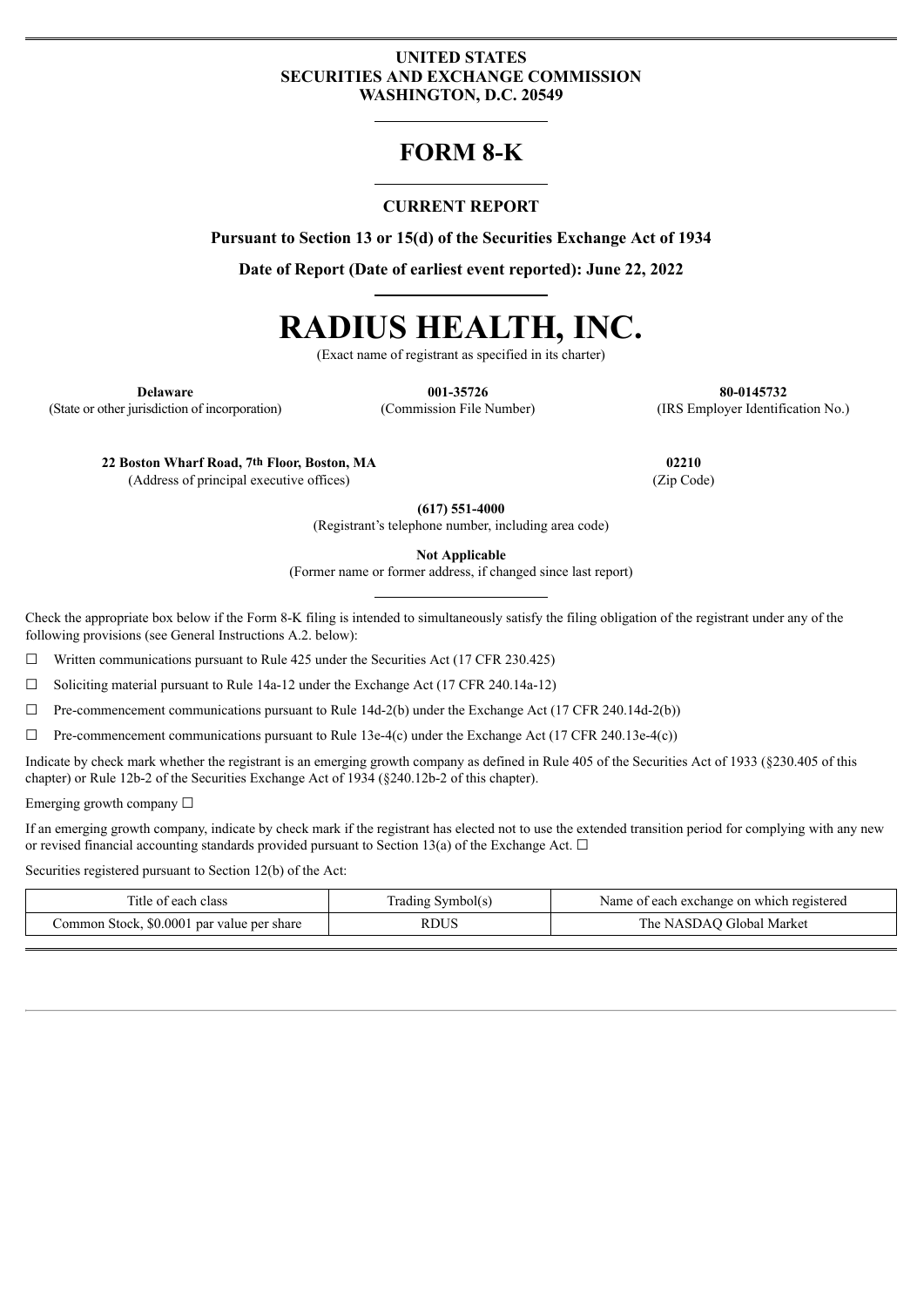#### **Item 7.01 Regulation FD Disclosure.**

On June 22, 2022, Radius Health, Inc. (the "Company") and The Menarini Group ("Menarini") issued a joint a press release announcing that a New Drug Application (an "NDA") has been submitted to the U.S. Food and Drug Administration ("FDA") for elacestrant in patients with ER+/HER2- advanced breast cancer. A copy of the press release is attached hereto as Exhibit 99.1 and is incorporated herein by reference.

The information (including Exhibit 99.1) being furnished pursuant to this Item 7.01 shall not be deemed to be "filed" for the purposes of Section 18 of the Securities Exchange Act of 1934, as amended (the "Exchange Act"), or otherwise subject to the liabilities of that section and shall not be deemed to be incorporated by reference into any filing under the Securities Act of 1933, as amended, or the Exchange Act, regardless of any general incorporation language in such filing.

#### **Item 9.01 Financial Statements and Exhibits.**

(d) Exhibits

| Exhibit No. | <b>Description</b>                                                          |
|-------------|-----------------------------------------------------------------------------|
| 99.1        | Radius Health, Inc. Press Release dated June 22, 2022                       |
| 104         | Cover Page Interactive Data File (embedded within the Inline XBRL document) |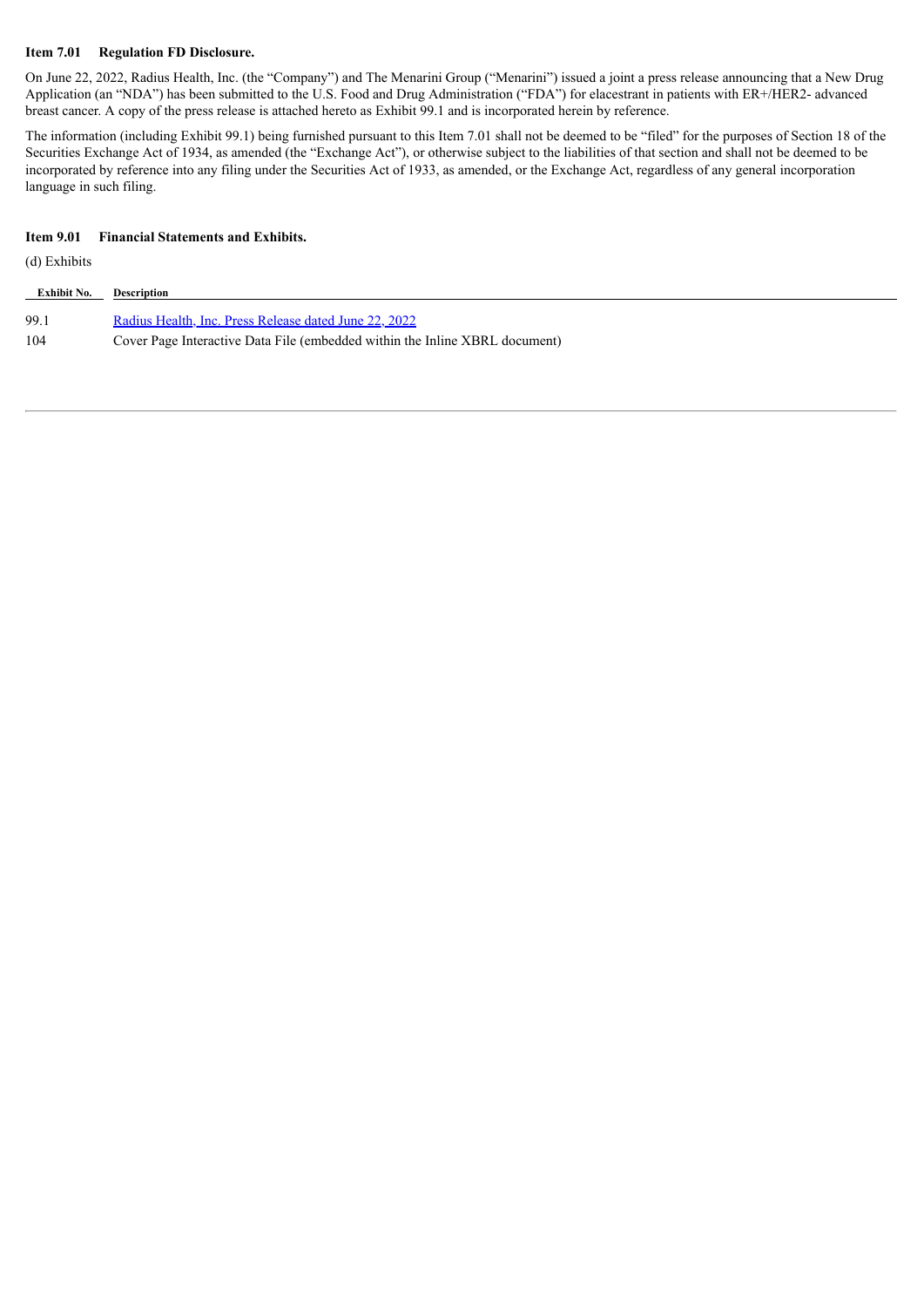#### **SIGNATURES**

Pursuant to the requirements of the Securities Exchange Act of 1934, the registrant has duly caused this report to be signed on its behalf by the undersigned hereunto duly authorized.

### **RADIUS HEALTH, INC.**

Date: June 22, 2022

| $\rm{By:}$ | /s/ G. Kelly Martin                   |
|------------|---------------------------------------|
| Name:      | G. Kelly Martin                       |
| Title:     | President and Chief Executive Officer |

3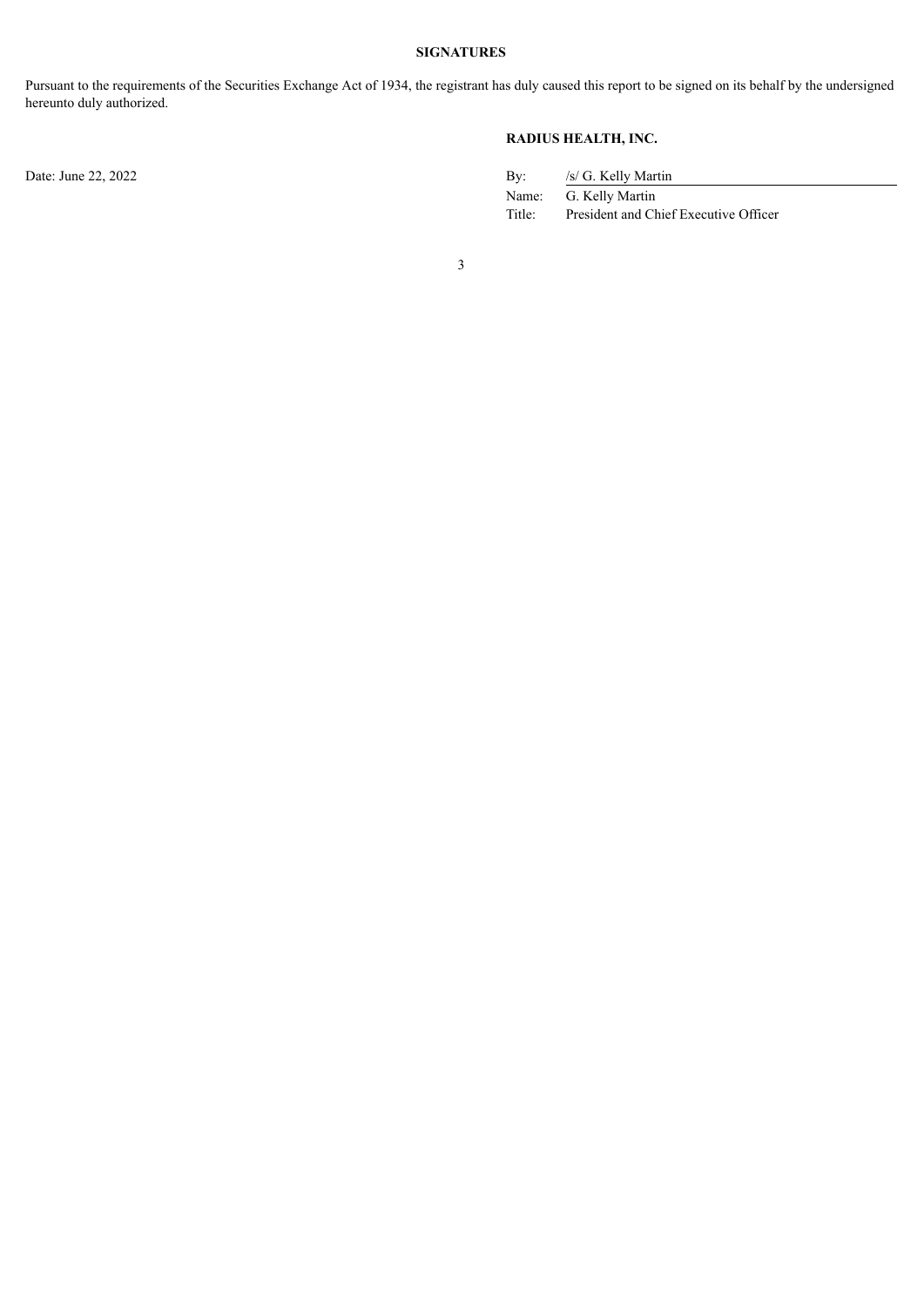EXHIBIT 99.1

# **Menarini Group and Radius Health Submit New Drug Application to the U.S. FDA for Elacestrant**

- <span id="page-3-0"></span>• Intended for potential treatment of ER+/HER2- advanced or metastatic breast cancer patients
- Priority Review requested; if accepted, anticipate an 8-month FDA review
- Positive EMERALD study data previously announced on October 20, 2021
- First, and currently only, investigational oral SERD with positive topline results
- Additional data presented at SABCS (December 2021) and ASCO (June 2022)
- Plan to file marketing authorization application for elacestrant in the EU in 2H 2022

**Florence, Italy and Boston, Mass., June 22, 2022** – The Menarini Group ("Menarini") and Radius Health, Inc. ("Radius") (NASDAQ: RDUS) (collectively, the "Companies") announced that Menarini, with support from Radius, has submitted a New Drug Application (NDA) to the U.S. Food and Drug Administration (FDA) for elacestrant in patients with ER+/HER2- advanced or metastatic breast cancer.

As part of the submission, the Companies have requested Priority Review with the FDA. If Priority Review is granted, the Companies anticipate that the FDA would conduct an 8-month review, incorporating a 6-month priority designation review.

The NDA submission is based on positive phase 3 data from the EMERALD study that was previously announced on October 20, 2021. EMERALD met both of its primary endpoints, which were progression-free survival (PFS) in the overall population and PFS in the estrogen receptor 1 (ESR1) mutation subgroup as compared to standard of care (SoC) with the options of fulvestrant or an aromatase inhibitor.

Elacestrant is the first and currently only investigational oral SERD to show positive topline results in a pivotal trial for the treatment of ER+/HER2- advanced or metastatic breast cancer in postmenopausal women, and men. Notably, these results showed elacestrant is also active in patients whose tumors harbor an ESR1 mutation, one of the key resistance mechanisms that develops in later treatment lines of metastatic breast cancer.

Following the completion of EMERALD, data from the study was presented at the San Antonio Breast Cancer Symposium (SABCS) on December 8, 2021, published in the Journal of Clinical Oncology (JCO) on May 18, 2022, and further subset analyses were presented at the 2022 American Society of Clinical Oncology (ASCO) Annual Meeting on June 6, 2022.

Elcin Barker Ergun, the Chief Executive Officer of Menarini, commented, "We are excited about the potential for elacestrant to be approved for treatment of patients with advanced or metastatic ER+/HER2- breast cancer, which constitutes about 70% of breast cancer and remains an area of significant unmet medical need." Barker Ergun continued, "Elacestrant has shown statistically significant efficacy over current standard of care medications both for overall population and in patients whose tumors harbor an ESR1 mutation, one of the most difficult to treat mechanisms of acquired resistance that develops in the later stages of metastatic/advanced breast cancer."

Chhaya Shah, SVP of Clinical and Regulatory at Radius, commented, "We enrolled and completed the EMERALD trial in a high-quality manner, delivered positive topline results, and prepared the submission of the NDA to the FDA. The submission is a significant milestone for both companies, and we appreciate the strong, collaborative effort of many hard-working employees at Radius and Menarini, investigators, patients, and their families. Together we look forward to advancing elacestrant and providing the opportunity to benefit patients."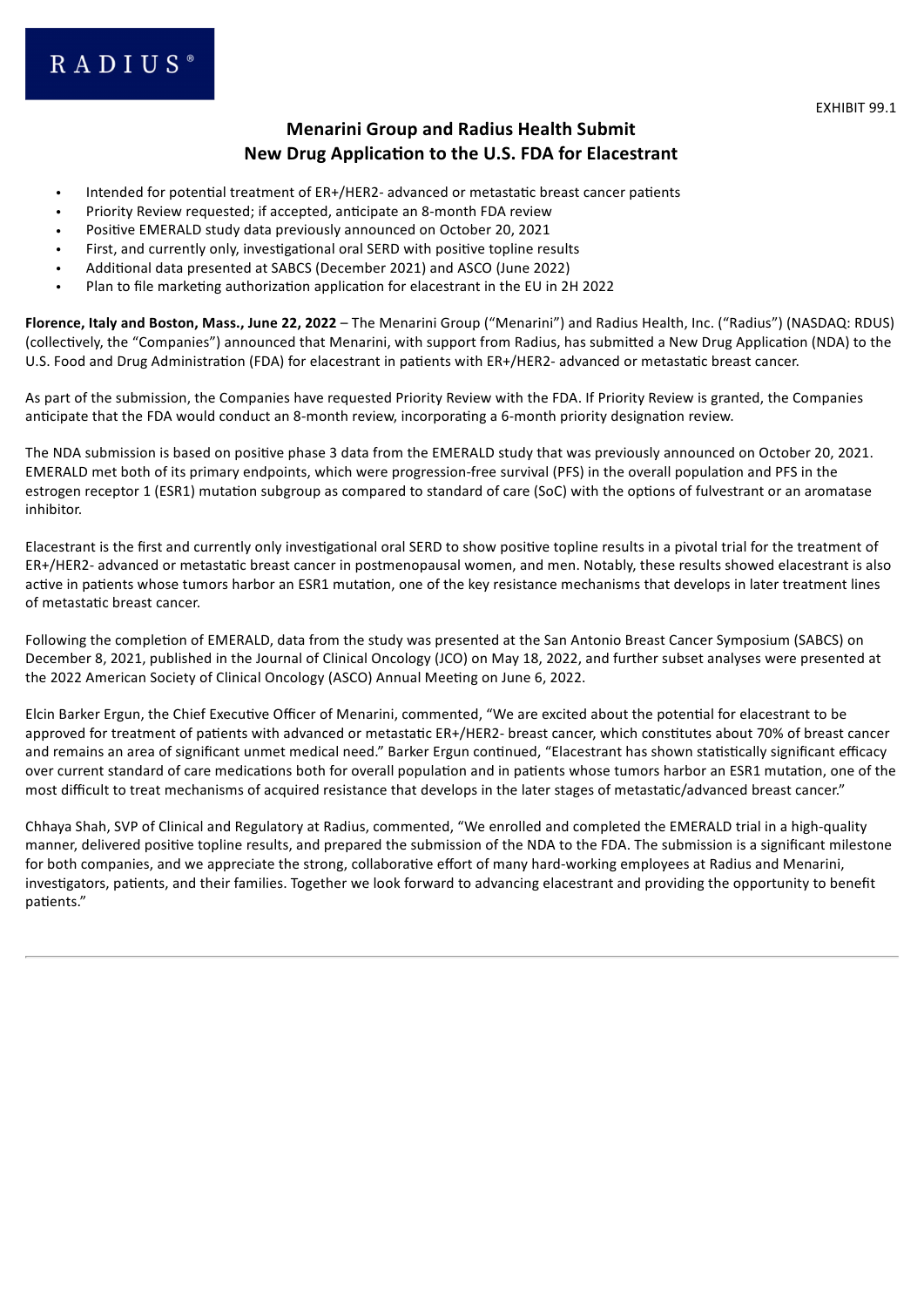Nassir Habboubi, Global Head of Pharma R&D of Menarini Group, added, "The Menarini and Radius teams have done an excellent job working together since our partnership began in July of 2020." Habboubi continued, "We plan to test elacestrant in earlier treatment lines, combination trials, and metastatic breast cancer that has metastasized to the brain. These details are to be communicated by us throughout 2H 2022 and 1H 2023."

With the submission of the NDA, based on the original agreement of the Companies, Menarini takes over activities and will be responsible for registration and commercialization. Menarini plans to use its fully owned subsidiary in the U.S., Stemline Therapeutics, to commercialize elacestrant if approved by the FDA.

#### **About Elacestrant (RAD1901) and EMERALD Phase 3 Study**

Elacestrant is an investigational selective estrogen receptor degrader (SERD), out-licensed to Menarini Group, which is being evaluated for potential use as a once daily oral treatment in patients with ER+/ HER2- advanced breast cancer. In 2018, elacestrant received fast track designation from the FDA. Preclinical studies completed prior to EMERALD indicate that the compound has the potential for use as a single agent or in combination with other therapies for the treatment of breast cancer. The EMERALD Phase 3 trial is a randomized, open label, active-controlled study evaluating elacestrant as second- or third-line monotherapy in ER+/HER2- advanced/metastatic breast cancer patients. The study enrolled 477 patients who have received prior treatment with one or two lines of endocrine therapy, including a CDK 4/6 inhibitor. Patients in the study were randomized to receive either elacestrant or the investigator's choice of an approved hormonal agent. The primary endpoint of the study was progression-free survival (PFS) in the overall patient population and in patients with estrogen receptor 1 gene (ESR1) mutations. Secondary endpoints included evaluation of overall survival (OS), objective response rate (ORR), and duration of response (DOR).

#### **About Menarini**

The Menarini Group is a leading international pharmaceutical and diagnostics company, with a turnover of over \$4 billion and over 17,000 employees. Menarini is focused on therapeutic areas with high unmet needs with products for cardiology, oncology, pneumology, gastroenterology, infectious diseases, diabetology, inflammation, and analgesia. With 18 production sites and 9 Research and Development centers, Menarini's products are available in 140 countries worldwide. For further information, please visit www.menarini.com.

#### **About Radius**

Radius is a global biopharmaceutical company focused on addressing unmet medical needs in the areas of bone health, neuroscience orphan diseases, and oncology. Radius' lead product, TYMLOS® (abaloparatide) injection, was approved by the U.S. Food and Drug Administration for the treatment of postmenopausal women with osteoporosis at high risk for fracture. The Radius clinical pipeline includes investigational abaloparatide injection for potential use in the treatment of men with osteoporosis; the investigational drug, elacestrant (RAD1901), for potential use in the treatment of hormone-receptor positive breast cancer out-licensed to Menarini Group; and the investigational drug RAD011, a synthetic cannabidiol oral solution with potential utilization in multiple neuro-endocrine, neurodevelopmental, or neuropsychiatric disease areas, initially targeting Prader-Willi syndrome, Angelman syndrome, and infantile spasms.

#### **Forward-Looking Statements of Radius**

This press release contains forward-looking statements within the meaning of the Private Securities Litigation Reform Act of 1995. All statements contained in this press release that do not relate to matters of historical fact should be considered forward-looking statements, including without limitation statements regarding the potential for elacestrant for the treatment of patients with advanced ER+/HER2- breast cancer, including the potential to be a new standard of care, the length of priority review, if granted, of the elacestrant NDA by the FDA, the